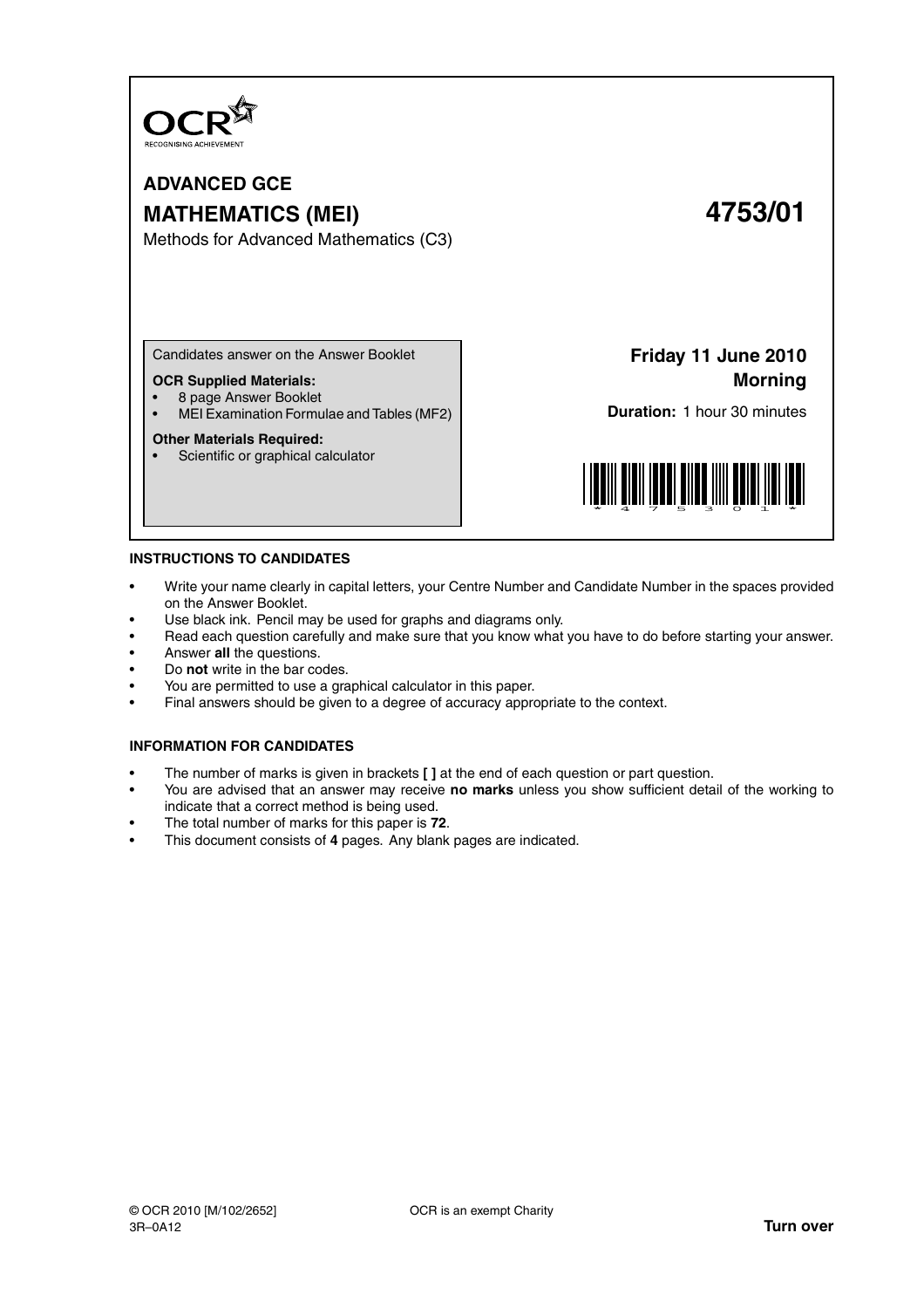# Fig. 4

The pressure of the gas in atmospheric units is given by  $p = \frac{100}{x}$ , where x cm is the distance of the piston from the closed end. At a certain moment,  $x = 50$ , and the piston is being pulled away from the closed end at 10 cm per minute. At what rate is the pressure changing at that time?  $[6]$ 

Given that  $y^3 = xy - x^2$ , show that  $\frac{dy}{dx} = \frac{y - 2x}{3y^2 - x}$ . 5

Hence show that the curve  $y^3 = xy - x^2$  has a stationary point when  $x = \frac{1}{8}$ .  $[7]$ 

 $f(x) = 1 + 2 \sin 3x$ ,  $-\frac{\pi}{6} \le x \le \frac{\pi}{6}$ .

6 The function  $f(x)$  is defined by

You are given that this function has an inverse, 
$$
f^{-1}(x)
$$
.

Find  $f^{-1}(x)$  and its domain.

- $\overline{7}$ State whether the following statements are true or false; if false, provide a counter-example.
	- (i) If a is rational and b is rational, then  $a + b$  is rational.
	- (ii) If *a* is rational and *b* is irrational, then  $a + b$  is irrational.
	- (iii) If *a* is irrational and *b* is irrational, then  $a + b$  is irrational.

 $\overline{2}$ 

1 Evaluate 
$$
\int_0^{\frac{1}{6}\pi} \cos 3x \, dx.
$$
 [3]

- $\overline{2}$ Given that  $f(x) = |x|$  and  $g(x) = x + 1$ , sketch the graphs of the composite functions  $y = fg(x)$  and  $y = gf(x)$ , indicating clearly which is which.  $[4]$
- (i) Differentiate  $\sqrt{1+3x^2}$ . 3  $\lceil 3 \rceil$ 
	- (ii) Hence show that the derivative of  $x\sqrt{1+3x^2}$  is  $\frac{1+6x^2}{\sqrt{1+3x^2}}$ .  $[4]$
- $\overline{\mathbf{4}}$ A piston can slide inside a tube which is closed at one end and encloses a quantity of gas (see Fig. 4).



 $4753/01$  lun10

 $[6]$ 

 $[3]$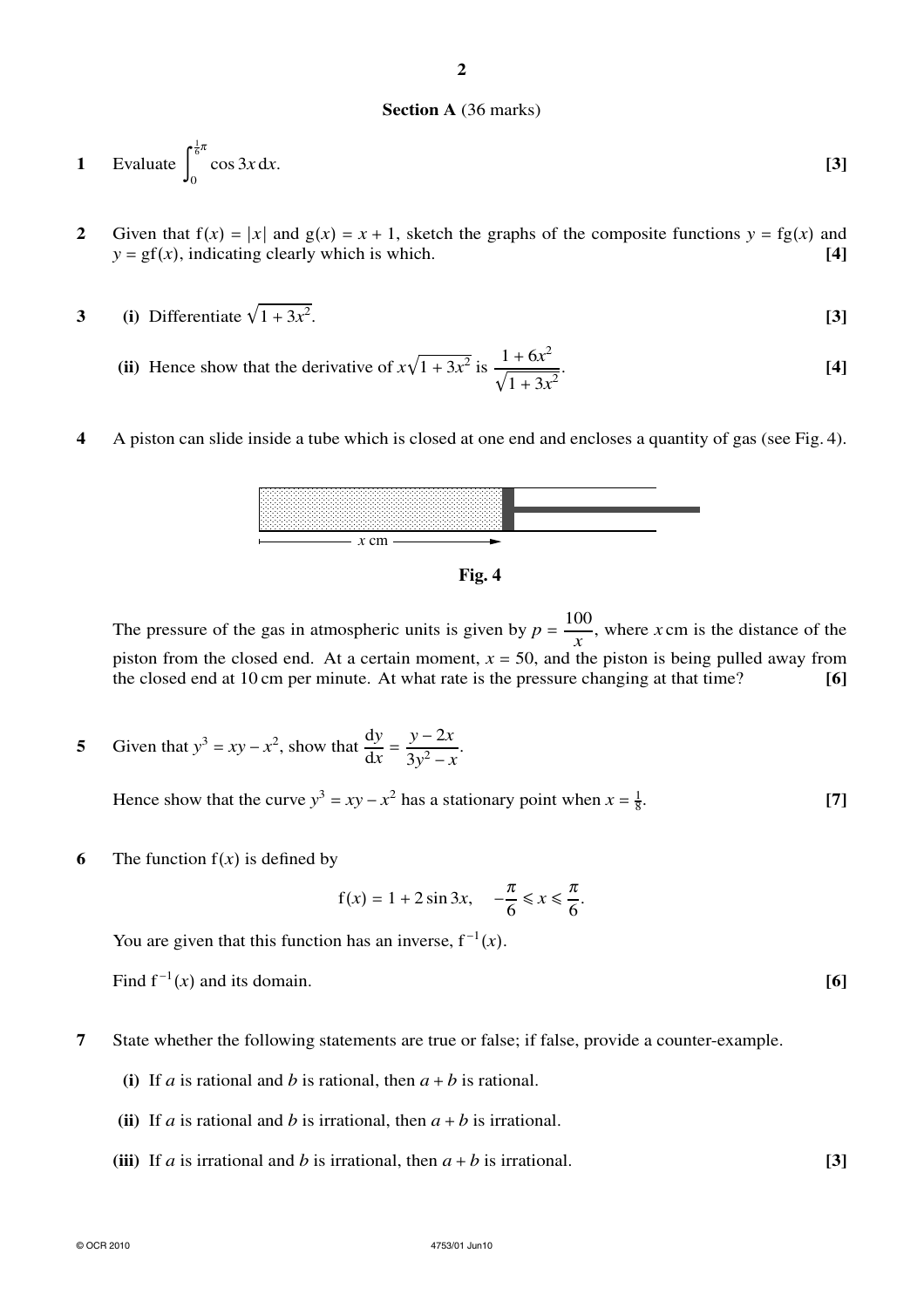## **Section B** (36 marks)

**8** Fig. 8 shows the curve  $y = 3 \ln x + x - x^2$ .

The curve crosses the *x*-axis at P and Q, and has a turning point at R. The *x*-coordinate of Q is approximately 2.05.



**Fig. 8**

**(i)** Verify that the coordinates of P are (1, 0). **[1]**

**(ii)** Find the coordinates of R, giving the *y*-coordinate correct to 3 significant figures.

Find 
$$
\frac{d^2 y}{dx^2}
$$
, and use this to verify that R is a maximum point. [9]

(iii) Find  $\int \ln x \, dx$ .

Hence calculate the area of the region enclosed by the curve and the *x*-axis between P and Q, giving your answer to 2 significant figures. **[7]**

### **[Question 9 is printed overleaf.]**